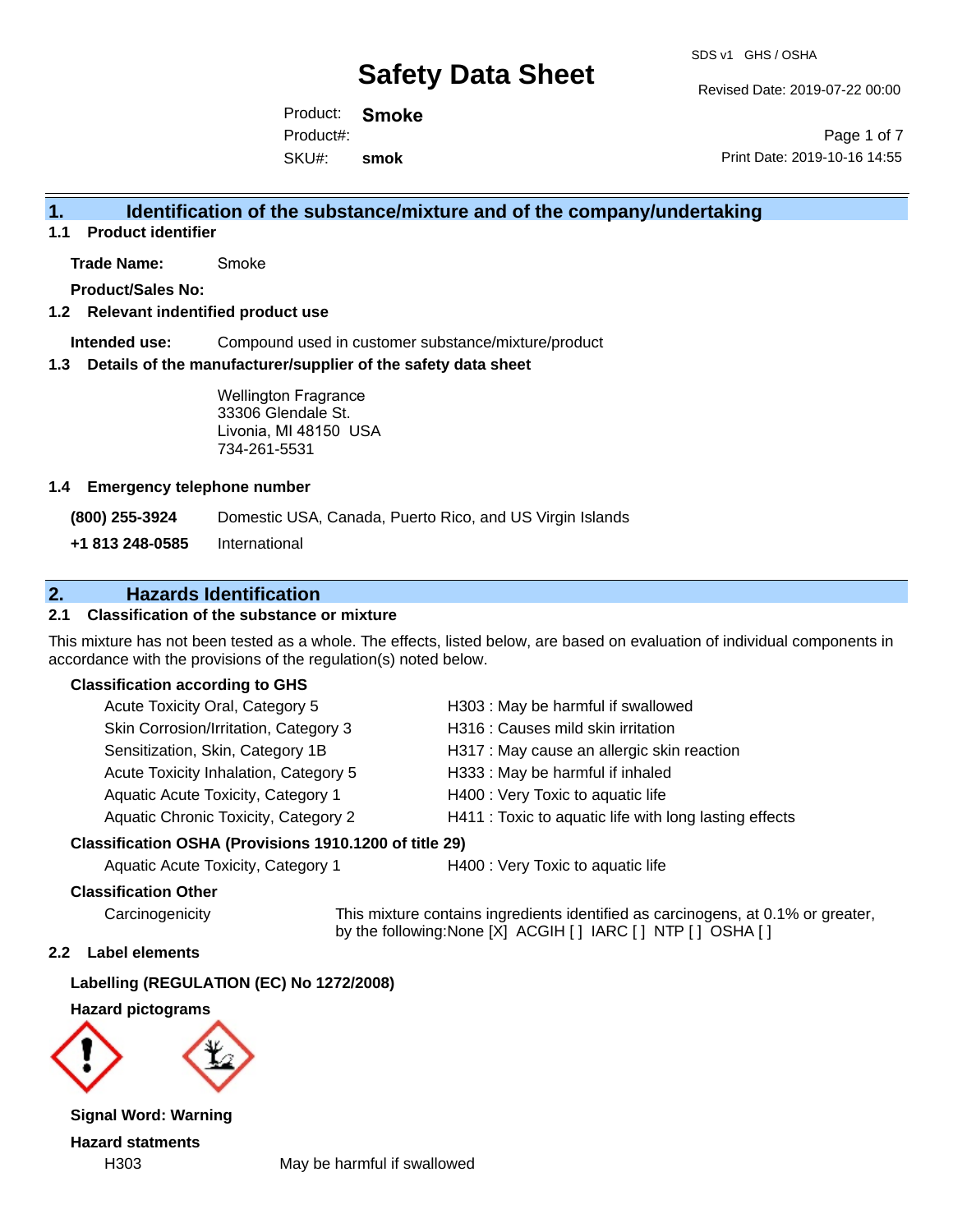#### SDS v1 GHS / OSHA

# **Safety Data Sheet**

Product: **Smoke** SKU#: Product#: **smok**

| H316                            | Causes mild skin irritation                                             |
|---------------------------------|-------------------------------------------------------------------------|
| H317                            | May cause an allergic skin reaction                                     |
| H333                            | May be harmful if inhaled                                               |
| H400                            | Very Toxic to aquatic life                                              |
| H411                            | Toxic to aquatic life with long lasting effects                         |
| <b>Precautionary Statements</b> |                                                                         |
| <b>Prevention:</b>              |                                                                         |
| P <sub>272</sub>                | Contaminated work clothing should not be allowed out of the workplace   |
| P <sub>273</sub>                | Avoid release to the environment                                        |
| <b>Response:</b>                |                                                                         |
| $P302 + P352$                   | IF ON SKIN: Wash with soap and water                                    |
| $P304 + P312$                   | IF INHALED: Call a POISON CENTER or doctor/physician if you feel unwell |
| P312                            | Call a POISON CENTER or doctor/physician if you feel unwell             |
| $P333 + P313$                   | If skin irritation or a rash occurs: Get medical advice/attention       |
| P363                            | Wash contaminated clothing before reuse                                 |
| P391                            | <b>Collect Spillage</b>                                                 |

### **2.3 Other Hazards**

**no data available**

## **3. Composition/Information on Ingredients**

### **3.1 Mixtures**

This product is a complex mixture of ingredients, which contains among others the following substance(s), presenting a health or environmental hazard within the meaning of the UN Globally Harmonized System of Classification and Labeling of Chemicals (GHS):

| CAS#<br>Ingredient                                           | EC#                                     | Conc.<br>Range | <b>GHS Classification</b>          |  |
|--------------------------------------------------------------|-----------------------------------------|----------------|------------------------------------|--|
| 120-51-4                                                     | 204-402-9                               | $20 - 30 \%$   | H302; H313; H400; H411             |  |
| <b>Benzyl Benzoate</b>                                       |                                         |                |                                    |  |
| 54464-57-2                                                   | $259-174-3$ 5 - 10 %                    |                | H315; H317; H400; H410             |  |
|                                                              | Tetramethyl Acetyloctahydronaphthalenes |                |                                    |  |
| 1222-05-5                                                    | 214-946-9                               | $2 - 5%$       | H316; H400; H410                   |  |
| Hexamethylindanopyran                                        |                                         |                |                                    |  |
| <b>28219-61-6</b> 248-908-8                                  |                                         | $1 - 2\%$      | H319; H401; H411                   |  |
|                                                              | Ethyl trimethylcyclopentene butenol     |                |                                    |  |
| 33704-61-9                                                   | $251 - 649 - 3$ 1 - 2 %                 |                | H303; H315; H317; H319; H401; H411 |  |
| 6,7-Dihydro-1,1,2,3,3-pentamethyl-4(5H)-indanone (Cashmeran) |                                         |                |                                    |  |
| 77-53-2                                                      | 201-035-6 1 - 2 %                       |                | H227; H401; H411                   |  |
| Cedrol Crystals                                              |                                         |                |                                    |  |
| See Section 16 for full text of GHS classification codes     |                                         |                |                                    |  |
|                                                              |                                         |                |                                    |  |

See Section 16 for full text of GHS classification codes which where not shown in section 2

Total Hydrocarbon Content (%  $w/w$ ) = 0.77

Revised Date: 2019-07-22 00:00

Print Date: 2019-10-16 14:55

Page 2 of 7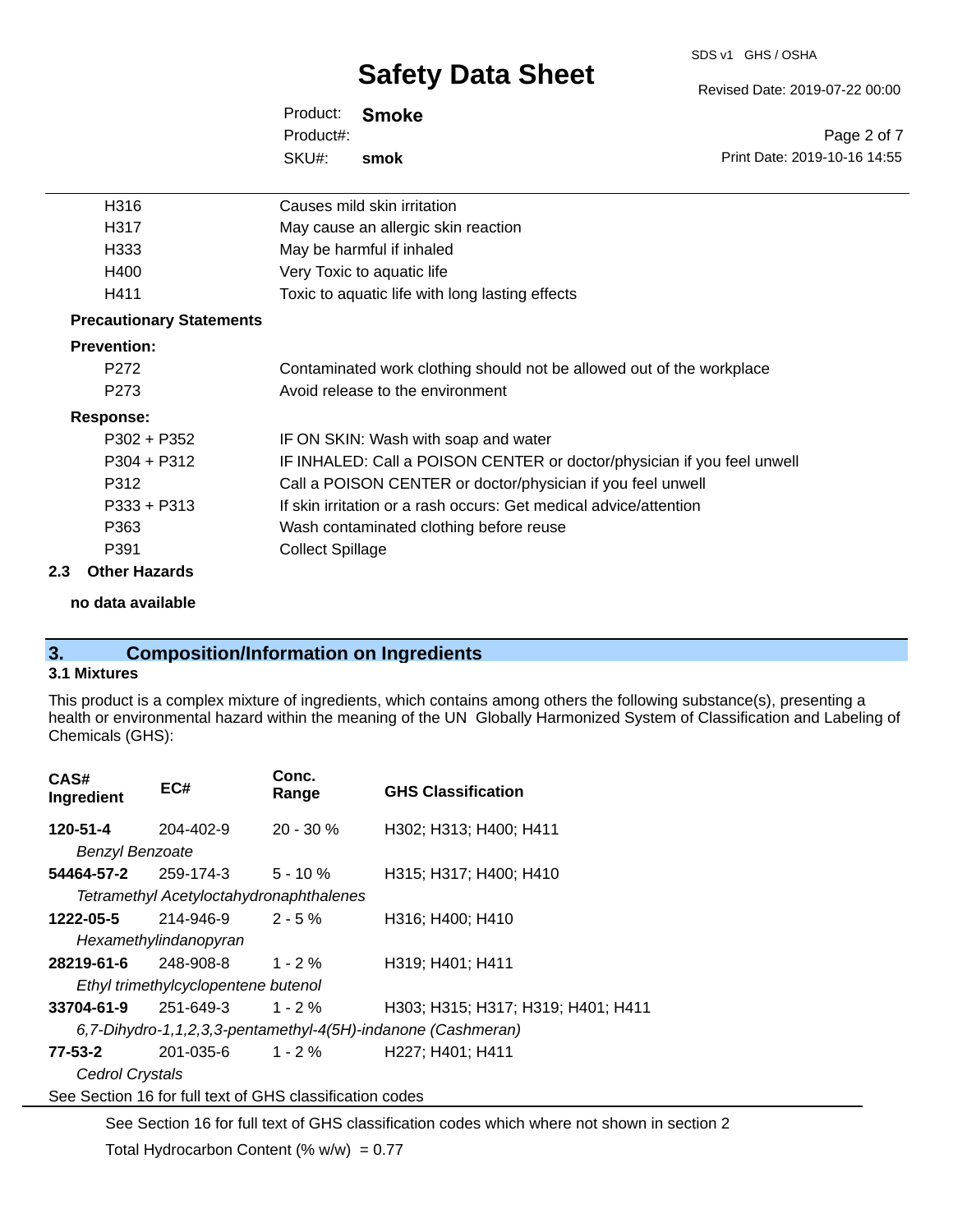SDS v1 GHS / OSHA

Revised Date: 2019-07-22 00:00

Product: **Smoke** SKU#: Product#: **smok**

Page 3 of 7 Print Date: 2019-10-16 14:55

| 4.<br><b>First Aid Measures</b>                                                   |                                                                                                               |  |  |
|-----------------------------------------------------------------------------------|---------------------------------------------------------------------------------------------------------------|--|--|
| <b>Description of first aid measures</b><br>4.1                                   |                                                                                                               |  |  |
| Inhalation:                                                                       | Remove from exposure site to fresh air and keep at rest.<br>Obtain medical advice.                            |  |  |
| <b>Eye Exposure:</b>                                                              | Flush immediately with water for at least 15 minutes.<br>Contact physician if symptoms persist.               |  |  |
| <b>Skin Exposure:</b>                                                             | Remove contaminated clothes. Wash thoroughly with water (and soap).<br>Contact physician if symptoms persist. |  |  |
| Ingestion:                                                                        | Rinse mouth with water and obtain medical advice.                                                             |  |  |
| Most important symptoms and effects, both acute and delayed<br>4.2                |                                                                                                               |  |  |
| <b>Symptoms:</b>                                                                  | no data available                                                                                             |  |  |
| Risks:                                                                            | Refer to Section 2.2 "Hazard Statements"                                                                      |  |  |
| Indication of any immediate medical attention and special treatment needed<br>4.3 |                                                                                                               |  |  |
| <b>Treatment:</b>                                                                 | Refer to Section 2.2 "Response"                                                                               |  |  |
|                                                                                   |                                                                                                               |  |  |
| 5.<br><b>Fire-Fighting measures</b>                                               |                                                                                                               |  |  |
| <b>Extinguishing media</b><br>5.1                                                 |                                                                                                               |  |  |
| Suitable:                                                                         | Carbon dioxide (CO2), Dry chemical, Foam                                                                      |  |  |
| <b>Unsuitable</b>                                                                 | Do not use a direct water jet on burning material                                                             |  |  |
|                                                                                   | 5.2 Special hazards arising from the substance or mixture                                                     |  |  |
| During fire fighting:                                                             | Water may be ineffective                                                                                      |  |  |
| <b>Advice for firefighters</b><br>5.3                                             |                                                                                                               |  |  |
| <b>Further information:</b>                                                       | Standard procedure for chemical fires                                                                         |  |  |

### **6. Accidental Release Measures**

### **6.1 Personal precautions, protective equipment and emergency procedures**

Avoid inhalation and contact with skin and eyes. A self-contained breathing apparatus is recommended in case of a major spill.

### **6.2 Environmental precautions**

Keep away from drains, soil, and surface and groundwater.

### **6.3 Methods and materials for containment and cleaning up**

Clean up spillage promptly. Remove ignition sources. Provide adequate ventilation. Avoid excessive inhalation of vapors. Gross spillages should be contained by use of sand or inert powder and disposed of according to the local regulations.

### **6.4 Reference to other sections**

Not Applicable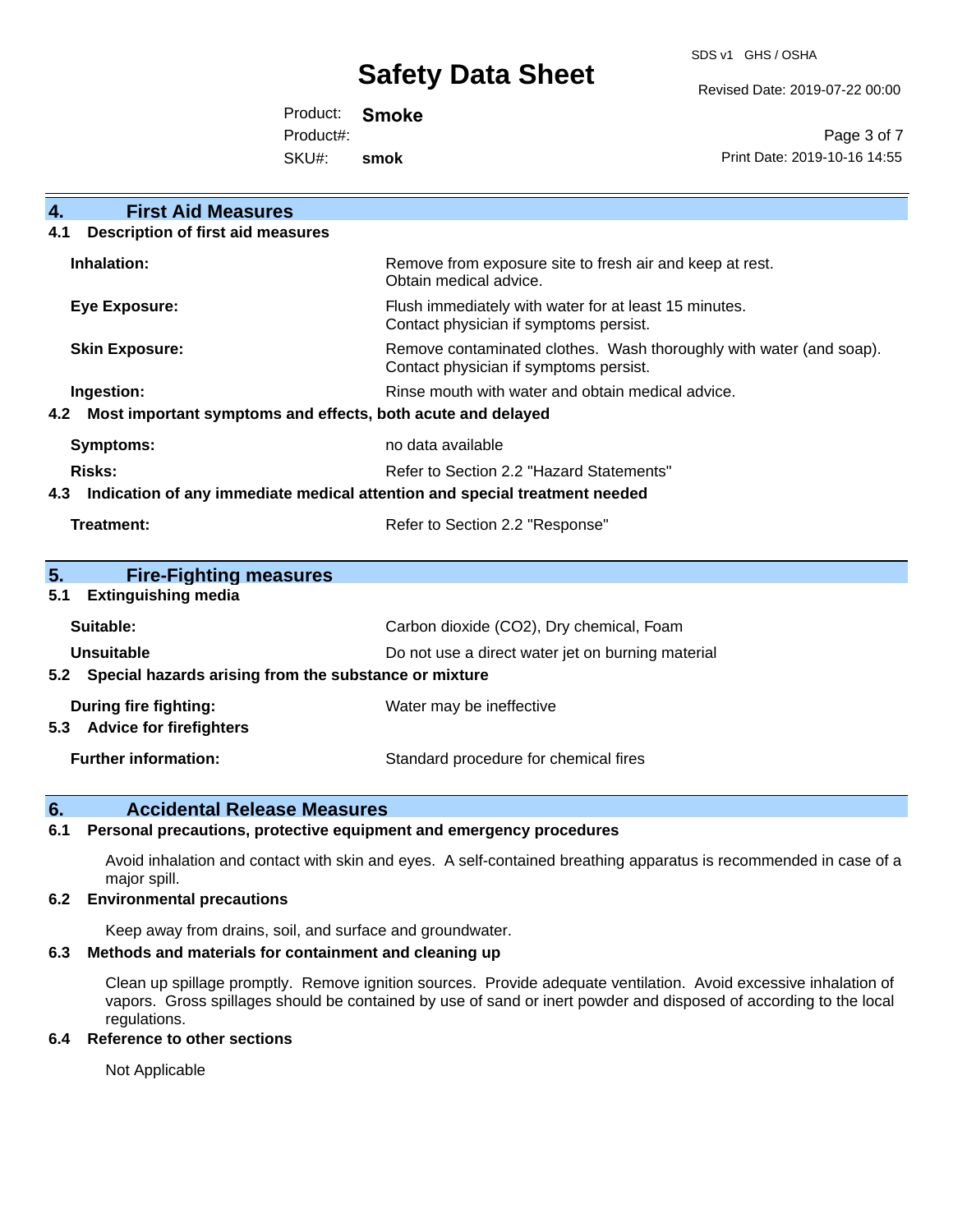Revised Date: 2019-07-22 00:00

Product: **Smoke** SKU#: Product#: **smok**

Page 4 of 7 Print Date: 2019-10-16 14:55

# **7. Handling and Storage**

### **7.1 Precautions for safe handling**

Apply according to good manufacturing and industrial hygiene practices with proper ventilation. Do not drink, eat or smoke while handling. Respect good personal hygiene.

### **7.2 Conditions for safe storage, including any incompatibilities**

Store in a cool, dry and ventilated area away from heat sources and protected from light in tightly closed original container. Avoid uncoated metal container. Keep air contact to a minimum.

### **7.3 Specific end uses**

No information available

### **8. Exposure Controls/Personal Protection**

**8.1 Control parameters**

| <b>Exposure Limits:</b>                               | Contains no substances with occupational exposure limit values.                                                                          |  |  |
|-------------------------------------------------------|------------------------------------------------------------------------------------------------------------------------------------------|--|--|
| <b>Engineering Controls:</b>                          | Use local exhaust as needed.                                                                                                             |  |  |
| 8.2 Exposure controls - Personal protective equipment |                                                                                                                                          |  |  |
| Eye protection:                                       | Tightly sealed goggles, face shield, or safety glasses with brow guards and side shields, etc.<br>as may be appropriate for the exposure |  |  |
| <b>Respiratory protection:</b>                        | Avoid excessive inhalation of concentrated vapors. Apply local ventilation where appropriate.                                            |  |  |
| <b>Skin protection:</b>                               | Avoid Skin contact. Use chemically resistant gloves as needed.                                                                           |  |  |

### **9. Physical and Chemical Properties**

### **9.1 Information on basic physical and chemical properties**

| Appearance:                  | Liquid                              |
|------------------------------|-------------------------------------|
| Odor:                        | Conforms to Standard                |
| Color:                       | Pale orange to Golden Brown (G9-14) |
| <b>Viscosity:</b>            | Liquid                              |
| <b>Freezing Point:</b>       | Not determined                      |
| <b>Boiling Point:</b>        | Not determined                      |
| <b>Melting Point:</b>        | Not determined                      |
| <b>Flashpoint (CCCFP):</b>   | >200 F (93.33 C)                    |
| <b>Auto flammability:</b>    | Not determined                      |
| <b>Explosive Properties:</b> | None Expected                       |
| <b>Oxidizing properties:</b> | None Expected                       |
| Vapor Pressure (mmHg@20 C):  | 0.0014                              |
| %VOC:                        | 0.00                                |
| Specific Gravity @ 25 C:     | 0.9810                              |
| Density $@25C$ :             | 0.9780                              |
| Refractive Index @ 20 C:     | 1.4870                              |
| Soluble in:                  | Oil                                 |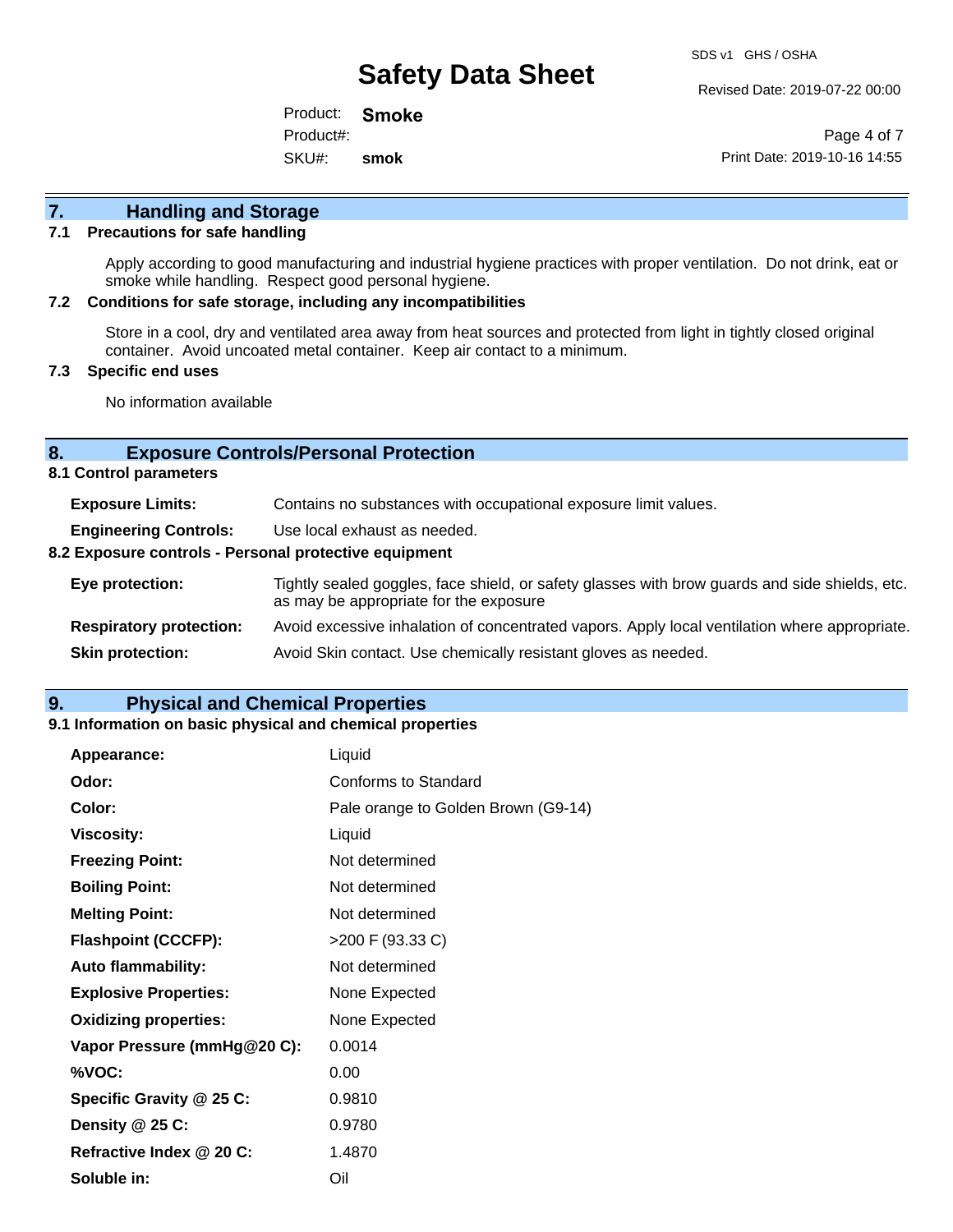Revised Date: 2019-07-22 00:00

Product: **Smoke** SKU#: Product#: **smok**

Page 5 of 7 Print Date: 2019-10-16 14:55

# **10. Stability and Reactivity**

| 10.1 Reactivity                         | None                                               |
|-----------------------------------------|----------------------------------------------------|
| <b>10.2 Chemical stability</b>          | Stable                                             |
| 10.3 Possibility of hazardous reactions | None known                                         |
| <b>10.4 Conditions to avoid</b>         | None known                                         |
| 10.5 Incompatible materials             | Strong oxidizing agents, strong acids, and alkalis |
| 10.6 Hazardous decomposition products   | None known                                         |

# **11. Toxicological Information**

# **11.1 Toxicological Effects**

Acute Toxicity Estimates (ATEs) based on the individual Ingredient Toxicity Data utilizing the "Additivity Formula"

| Acute toxicity - Oral - (Rat) mg/kg                | (LD50: 3037.9203) May be harmful if swallowed            |
|----------------------------------------------------|----------------------------------------------------------|
| Acute toxicity - Dermal - (Rabbit) mg/kg           | Not classified - the classification criteria are not met |
| Acute toxicity - Inhalation - (Rat) mg/L/4hr       | (LD50: 240.6330) May be harmful if inhaled               |
| <b>Skin corrosion / irritation</b>                 | May be harmful if inhaled                                |
| Serious eye damage / irritation                    | Not classified - the classification criteria are not met |
| <b>Respiratory sensitization</b>                   | Not classified - the classification criteria are not met |
| <b>Skin sensitization</b>                          | May cause an allergic skin reaction                      |
| <b>Germ cell mutagenicity</b>                      | Not classified - the classification criteria are not met |
| Carcinogenicity                                    | Not classified - the classification criteria are not met |
| <b>Reproductive toxicity</b>                       | Not classified - the classification criteria are not met |
| Specific target organ toxicity - single exposure   | Not classified - the classification criteria are not met |
| Specific target organ toxicity - repeated exposure | Not classified - the classification criteria are not met |
| <b>Aspiration hazard</b>                           | Not classified - the classification criteria are not met |

## **12. Ecological Information**

**12.1 Toxicity**

| <b>Acute acquatic toxicity</b>     | Very Toxic to aquatic life                      |
|------------------------------------|-------------------------------------------------|
| <b>Chronic acquatic toxicity</b>   | Toxic to aquatic life with long lasting effects |
| <b>Toxicity Data on soil</b>       | no data available                               |
| <b>Toxicity on other organisms</b> | no data available                               |
|                                    |                                                 |
| 12.2 Persistence and degradability | no data available                               |
| 12.3 Bioaccumulative potential     | no data available                               |
| 12.4 Mobility in soil              | no data available                               |
| 12.5 Other adverse effects         | no data available                               |
|                                    |                                                 |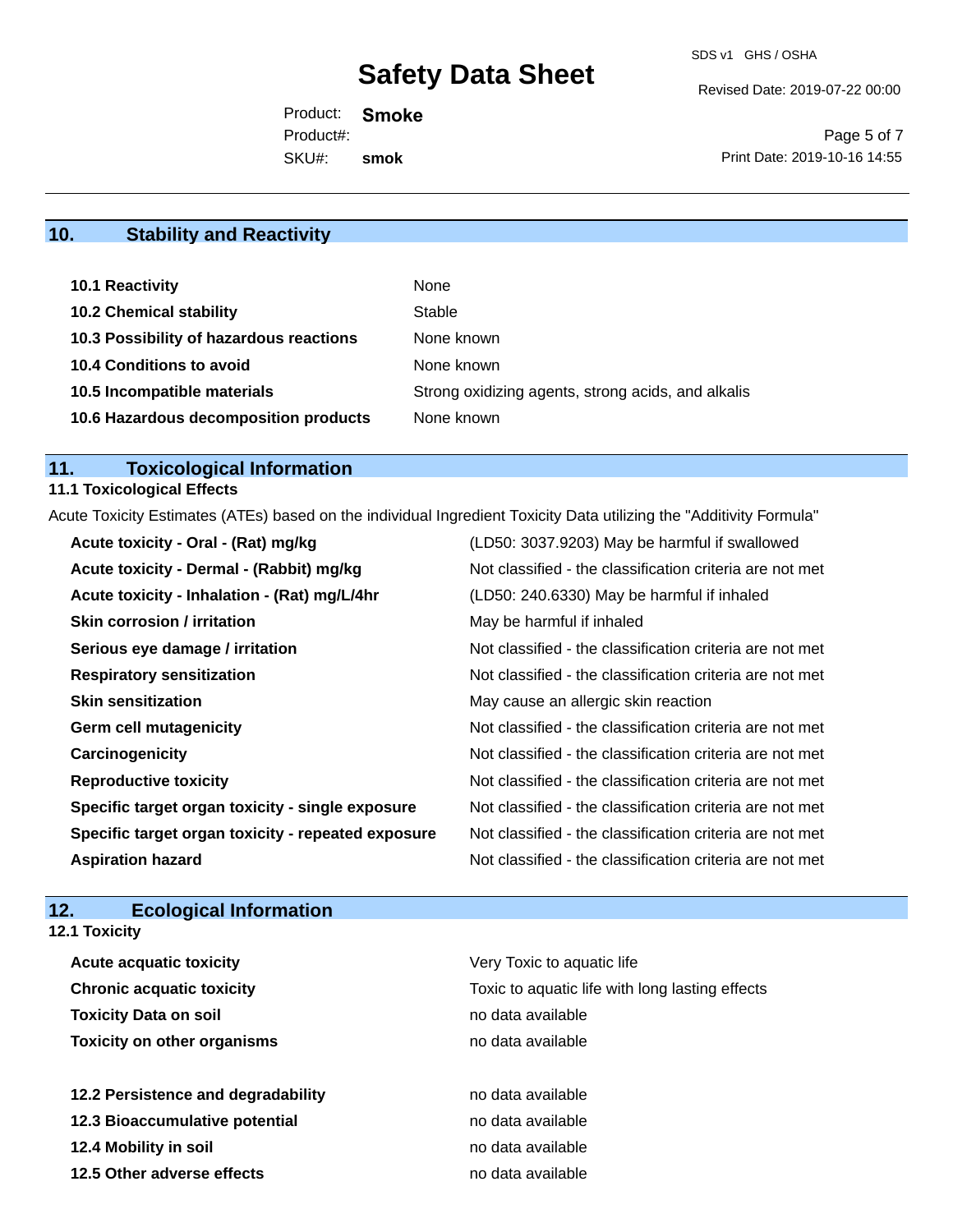Revised Date: 2019-07-22 00:00

Product: **Smoke** SKU#: Product#: **smok**

Page 6 of 7 Print Date: 2019-10-16 14:55

### **13. Disposal Conditions**

### **13.1 Waste treatment methods**

Do not allow product to reach sewage systems. Dispose of in accordance with all local and national regulations. Send to a licensed waste management company.The product should not be allowed to enter drains, water courses or the soil. Do not contaminate ponds, waterways or ditches with chemical or used container.

## **14. Transport Information**

| <b>Marine Pollutant</b>                                                 | Yes. Ingredient of greatest environmental impact:<br>120-51-4 : (20 - 30 %) : Benzyl Benzoate |                     |                                     |                                                              |               |
|-------------------------------------------------------------------------|-----------------------------------------------------------------------------------------------|---------------------|-------------------------------------|--------------------------------------------------------------|---------------|
| <b>Regulator</b>                                                        |                                                                                               | <b>Class</b>        | <b>Pack Group</b>                   | <b>Sub Risk</b>                                              | UN-nr.        |
| U.S. DOT (Non-Bulk)                                                     |                                                                                               |                     | Not Regulated - Not Dangerous Goods |                                                              |               |
| <b>Chemicals NOI</b>                                                    |                                                                                               |                     |                                     |                                                              |               |
| <b>ADR/RID (International Road/Rail)</b>                                |                                                                                               |                     |                                     |                                                              |               |
| <b>Environmentally Hazardous</b><br>Substance, Liquid, n.o.s.           | 9                                                                                             |                     | $\mathbf{III}$                      |                                                              | <b>UN3082</b> |
| <b>IATA (Air Cargo)</b>                                                 |                                                                                               |                     |                                     |                                                              |               |
| <b>Environmentally Hazardous</b><br>Substance, Liquid, n.o.s.           | 9                                                                                             |                     | $\mathbf{III}$                      |                                                              | <b>UN3082</b> |
| <b>IMDG (Sea)</b>                                                       |                                                                                               |                     |                                     |                                                              |               |
| <b>Environmentally Hazardous</b><br>Substance, Liquid, n.o.s.           | 9                                                                                             |                     | $\mathbf{III}$                      |                                                              | <b>UN3082</b> |
| <b>Regulatory Information</b><br>15.                                    |                                                                                               |                     |                                     |                                                              |               |
| <b>U.S. Federal Regulations</b>                                         |                                                                                               |                     |                                     |                                                              |               |
| <b>TSCA (Toxic Substance Control Act)</b>                               |                                                                                               |                     |                                     | All components of the substance/mixture are listed or exempt |               |
| 40 CFR(EPCRA, SARA, CERCLA and CAA)<br><b>U.S. State Regulations</b>    |                                                                                               |                     |                                     | This product contains NO components of concern.              |               |
| <b>California Proposition 65 Warning</b><br><b>Canadian Regulations</b> |                                                                                               | No Warning required |                                     |                                                              |               |
| <b>DSL</b>                                                              |                                                                                               |                     |                                     | 100.00% of the components are listed or exempt.              |               |

## **16. Other Information**

### **GHS H-Statements referred to under section 3 and not listed in section 2**

| H227 : Combustible liquid                  | H302: Harmful if swallowed                                     |
|--------------------------------------------|----------------------------------------------------------------|
| H313: May be harmful in contact with skin  | H315 : Causes skin irritation                                  |
| H317 : May cause an allergic skin reaction | H319 : Causes serious eye irritation                           |
| H401 : Toxic to aquatic life               | H410 : Very toxic to aquatic life with long lasting<br>effects |
| <b>Total Fractional Values</b>             |                                                                |

(TFV) Risk (TFV) Risk